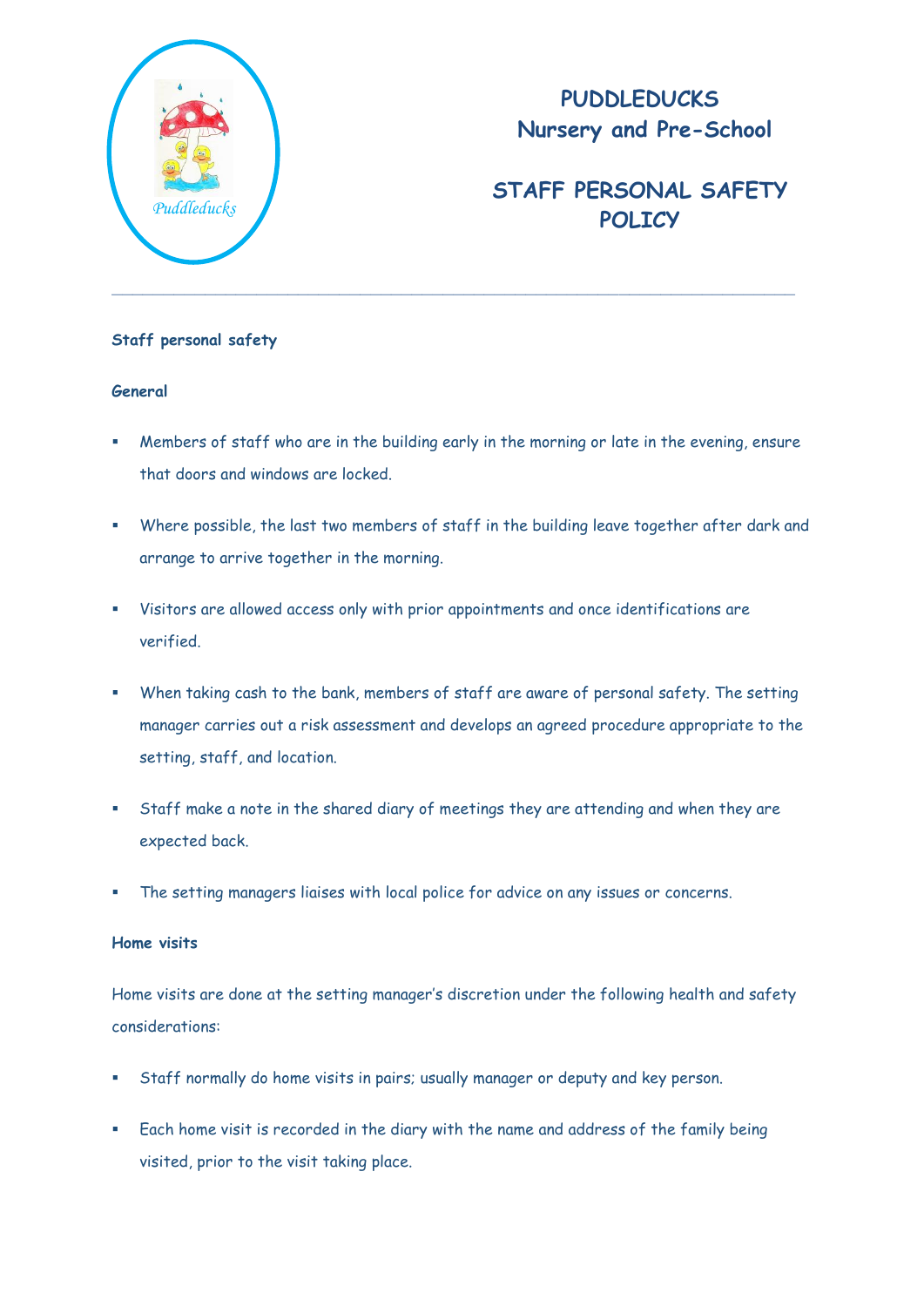- Staff alert a contact person in the setting when they are leaving to do the home visit and what time they are expected to return
- If there is reason for staff to feel concerned about entering premises on a visit, they do not do so, for example, if a parent appears drunk or under the influence of drugs.
- Members of staff carry work issued mobile phone when going out on a home visit.
- If staff do not return from the home visit at the expected time the contact person attempts to phone them and continues to do so until they make contact

If no contact is made after a reasonable amount of time has passed, the contact person rings the police.

#### **Dealing with agitated parents/visitors in the setting**

- If a parent or visitor appears to be angry, mentally agitated, or possibly hostile, two members of staff will lead them away from the children to an area less open but will not shut the door behind them.
- If the person is standing, staff will remain standing.
- Staff will try to empathise, for example: 'I can see that you are feeling angry at this time'.
- Staff offer to discuss the issue of concern and show they recognise the concern.
- Staff will ensure that the language they use can be easily understood
- Staff will make it clear that they want to hear issues and seek solutions.
- If the person makes threats and continues to be angry, members of staff make it clear that they will be unable to discuss the issue until the person stops shouting or being abusive, avoiding expressions like 'calm down' or 'be reasonable'.
- If threats continue, members of staff will explain that the police will be called and emphasise the inappropriateness of such behaviour in front of the children.
- After the event, it is recorded in the child's file together with any decisions made with the parents to rectify the situation.